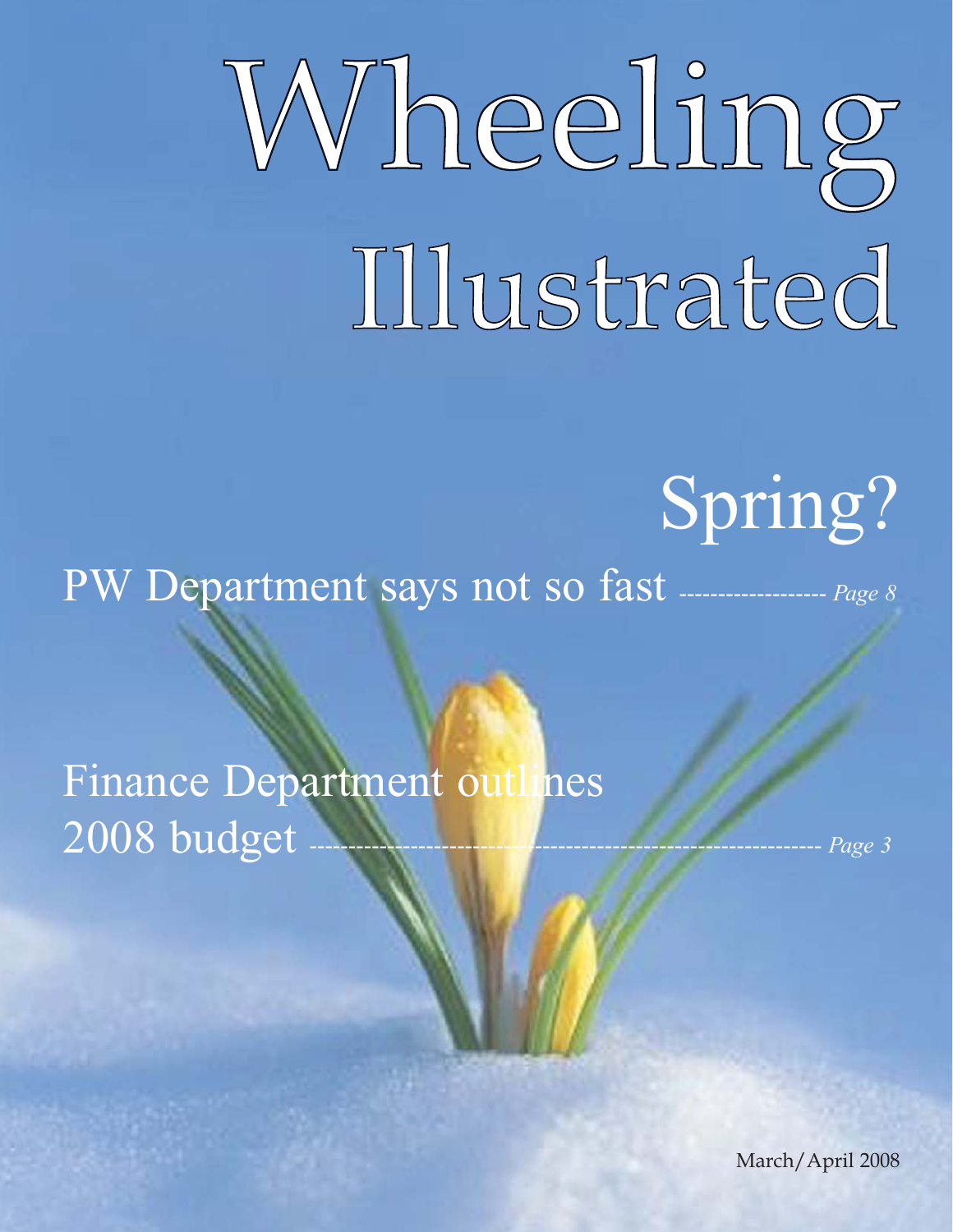# State of the Village - 2007

In a word, 2007 was all about momentum. We started the year by opening Claim Jumper Restaurant and the \$18M Schwind Crossings retail development adjacent to Target that features Staples, TGI Friday's, Chipotle, Potbelly's and other retail stores. However, 2007 was not just a year for retail development as Prairie Park continued its next phases and townhome projects Willow Place and Millbrook Pointe celebrated groundbreakings during the year. Also, new office and medical buildings opened their doors on Milwaukee Avenue - all projects that our Community Development Department guided to fruition.

The Village itself added to the development trend by selling \$40 million in bonds to pay for the new Village Hall, two fire stations and expansion of the Public Works facility - only one indicator of the village's strong financial condition. Our Finance Department received the GFOA Certificate of Achievement for Financial Reporting and Distinguished Budget Award in 2007 for the 24th year in a row.

The departments that you see on the streets more - Public Works, Police and Fire - had banner years as well. In addition to designing, managing and supervising more than \$4 million in Capital Improvement Plan projects, our Public Works Department still performed flawlessly in maintaining more than \$120 million in village property, buildings and infrastructure. A few of the projects that highlighted 2007 include the ongoing Water Main Replacement Program, the continuing Sidewalk Construction Program and the '2007 American Public Works Association Project of the Year for under \$2

*Continued on Page 3*



Christine Brady, Deputy Village Clerk, and Elaine Simpson, Village Clerk

# The Clerk's Corner

Spring is just around the corner which means it is time to get to know your neighbors and other residents in the Village. Here are some activities you can get involved in.

**Wheeling Garden Club** is a great place to learn about gardening, hear guest speakers and be part of the annual plant sale in addition to other activities. The garden club meets on the second Wednesday of each month at the Masonic Temple located at Milwaukee and Dundee. For further information please contact Christine Brady at 847-537-8642.

**Wheeling Historical Society** is part of preserving the Village's present for future generations. The Society has monthly meetings with speakers, opens the museum up during warmer weather and organizes Lollypop Lane for the children and young at heart among many other activities. The Society meets on the fourth Wednesday of each month at Chamber Park in the Community Church. For further information please contact Elaine Simpson at 847-541-8692.

**Wheeling Senior Center** is open to any resident over the age of 55. There are discussion groups, computer training courses, exercise classes and much, much more. This is an opportunity to meet people with shared experiences and concerns.

**The Wheeling Senior Commission** addresses the needs and interests of all Village residents over the age of 55 and is here to help you. According to Village code, the Commission serves "as an advisory body to the Village President, Board of Trustees and the Village Manager, with respect to the general welfare of senior citizens in the village." Questions or concerns should be directed to the Commission's chairperson, Pat Maziarka (847-537-4784).

#### **Voter Registration**

If you are not registered to vote and would like to register you can do this at the Village Hall during regular business hours. In the event you can't do this please call Elaine Simpson at (847) 541-8692 and arrange to fill out a Voter Registration form at your convenience. Voter Registration is open until October 7, 2008. It always closes thirty days prior to an election. We also have College Student and Medical applications available. These may be filled out and returned to the Cook County Clerk's office so that during elections, ballots may be sent for early voting.





Dean Argiris



Ken Brady

Bob Heer







Mike Horcher

Pat Horcher

Elaine Simpson



The Village of Wheeling President, Board of Trustees and Village Clerk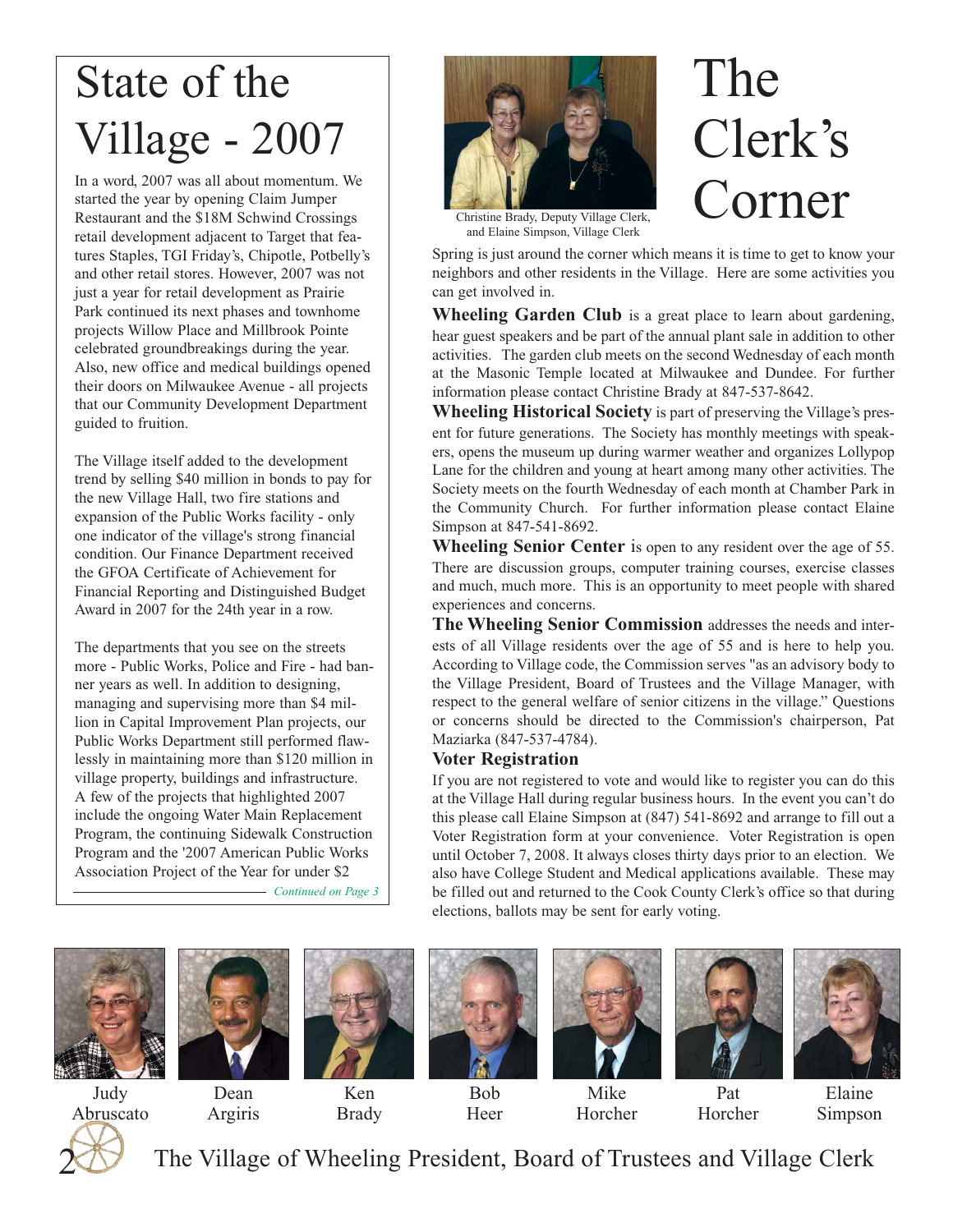# Finance Department Outlines 2008 Budget

In December of last year, the Village Board approved the Fiscal Year 2008 budget which totals \$92,043,181. Of that amount, \$50,909,434 is budgeted for operating costs such as salaries and benefits, commodities and contractual services and \$42,692,928 is budgeted for capital improvement projects and capital equipment. Residents who are unfamiliar with the Village's budget often want to know where the Village's money comes from and what it is spent on. The following information will hopefully answer many of those questions.

#### **Where Does the Money Come From?**

The Village receives the majority of its operating revenue from five primary sources. These consist of the following: **Sales Tax, Property Tax, Water and Sewer Fees, Income Tax and Telecommunications Tax**. The following chart provides a comprehensive look at where the Village's revenue comes from including those sources previously mentioned.

#### **Where Does the Money Go?**

The Village's operating budget consists of the General Fund, Water and Sewer Fund and Emergency 911 Fund. The majority of the dollars budgeted in these funds are spent on salaries and benefits, commodities and contractual services related to police and fire activities and public works programs (e.g. street maintenance, snow removal, etc.). Funds are also spent on the engineering, community development, senior services, finance and administrative departments. The chart below shows how this money is allocated among the Village's departments.

The 2008 budget also includes several capital improvement projects which reflect the Village Board's commitment to maintaining and improving Village infrastructure and equipment. The 2008 capital improvement budget includes \$37,460,668 for street improvements, building construction, water and sewer system improvements and other projects scheduled to begin or be completed this year.

# *From Page One -----* State of the Village - 2007

million', the Cornell Avenue Dam Rehabilitation Project.

Our men and women in blue proved once again why they are one of the finest police forces in the country by meeting CALEA mandates that added 110 standard operating procedures to the already stringent requirements necessary for CALEA accreditation. The department underwent an expansive reorganization that created a Special Operation Unit that resulted in additional patrols and an increased police presence on our streets which all leads to a safer Wheeling and lower crime rate.

The Fire Department responded to more than 4,100 emergency calls, up 8.3% from 2006. The department, with assistance from the senior center, conducted three drive thru Pharmaceutical and Sharps Collections that resulted in the collection of thousands of outdated pharmaceuticals and sharps. And, for the fifth year in a row, a drive thru flu shot clinic was conducted for resident seniors and handicapped individuals.

As you can see, and echoing the mass media marketing campaign featured on WBBM radio and in 'Chicago', 'North Shore' and 'Crain's magazines, 'Life is Good in Wheeling'. And, with the addition of Cooper's Hawk Winery and Restaurant, the Tilted Kilt and the long-anticipated Super Dawg to our 'Restaurant Row,' 2008 is shaping up to be a very good year indeed.

The final 2008 budget document is available on the Village's website. If you would like more information on the budget, please contact Michael Mondschain, the Village's Finance Director, at 847-459-2604.



#### **OPERATING EXPENDITURES BY DEPARTMENT**



Then, acting Village President Judy Abruscato delivered the 'State of the Village Address' at the annual Wheeling/Prospect Heights Chamber of Commerce function on February 5. Trustee Pat Horcher took over as acting Village President on January 24 and will serve as acting Village President through September 12.

"I look forward to working with my fellow Board members and staff on keeping the momentum going during my eightmonth tenure as acting village presi-



dent," said Pat Horcher. "2008 is already shaping up to be an exciting year."

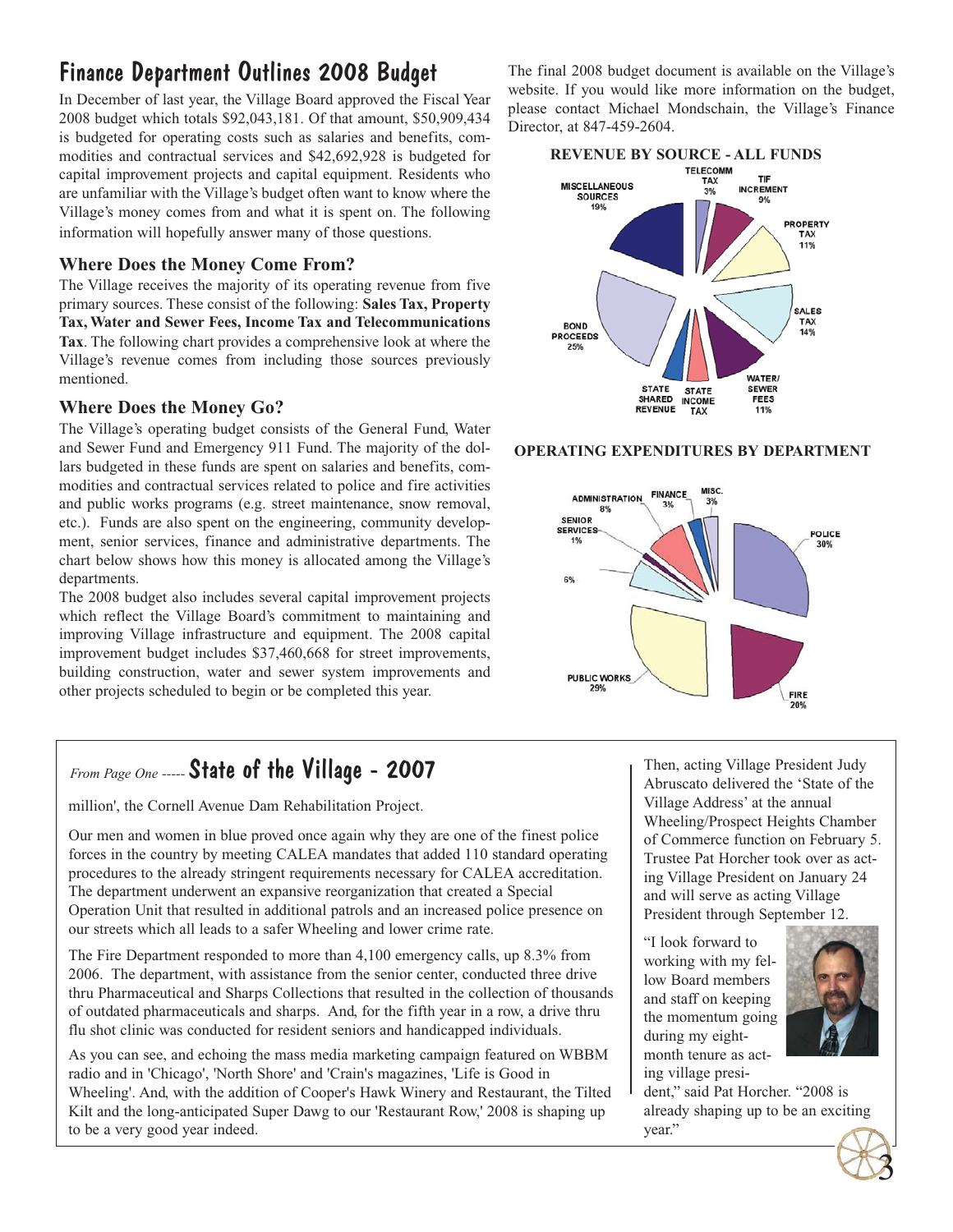

### Make Yourself Invisible to Identity Thieves

Ever wonder how and why you get those endless credit card offers and phone calls from telemarketers and companies offering you everything under the sun at the best possible price? The information these companies obtain and use has nothing to do with the highly promoted "do not call lists." The information these companies obtain and use is from public domain information gathered from a variety of sources including public records, utility companies and real estate records.

The most widely used free public information database is www.zabasearch.com. Zabasearch was created in 2005 by Nick Matzorkis and Robert Zakari who worked for the payby-use company US Search. Matzorkis and Zakari left US Search and started Zabasearch, believing advertisers would compensate their company to advertise their products, while Zabasearch merely posts and consolidates specific information on individuals that is already available for free, but is located in many different places.

A review of Zabasearch reveals one can find information on almost anyone who has not contacted Zabasearch to request their information removed. The information reveals a per-

son's name, address, date of birth and

telephone number.

Ok, now after reading this article and checking the website and seeing your information is available, how do you

limit your exposure and remove your name? To remove your name, follow this procedure:

Make a request in writing to the following address:

Zabatools P.O. Box 45210 Omaha, NE 68145 \*Specify whether you want to add, delete or edit your Zaba entry \*List all names you use and the names listed in the letter \*List address of record \*Date of birth listed \*Phone number listed \*List an E-mail for correspondence \*Sign and date your letter

A letter containing the above information must be sent to Zabasearch for each individual listed. After Zabasearch has processed your request they will notify you via E-mail of the action taken.

### Feral Feline Project in Wheeling

Kittens! Kittens! Kittens! Spring is right around the corner and so is kitten season. Every year shelters and Trap-Neuter-Return (TNR) organizations are flooded with phone calls and emails about citizens discovering kittens on their property. The truth be told, shelters will be overwhelmed with kittens and will have to turn most of them away. We are asking all the residents not to wait for them to mate. If you are feeding stray

and/or feral (wild) outdoor cats and kittens, it is your care-taking duty to have them spayed and neutered and we would like to help.



We are Feral Feline Project, a not-for-profit organization dedicated

to humanely reducing the outdoor cat population by applying TNR. Millions of feral and domesticated cats are euthanized each year due to lack of shelter space and not being adoptable. TNR is a safe and humane way of limiting the litters of kittens born in the wild and reducing the population of feral cats. We can rent safe and humane traps while easily instructing you on how to use them. Once the cats are in the traps they are brought to a participating local veterinarian to be spayed/neutered and vaccinated, then safely returned to their colony. This program is beneficial because permanent removal of these cats causes new stray and feral cats that have not been spayed/neutered or vaccinated to take over this area and repopulate the colony. Please contact us for more information (847) 800-0095 (leave a message) or visit our website at feralfelineproject.googlepages.com.

Your support enables us to continue with our TNR program and save the lives of countless cats and kittens. Your donation is tax-deductible and is applied 100% to our TNR program. We would like to thank everyone who donated in the past.

> Donations can be mailed to: Feral Feline Project PO Box 1 Wheeling, IL 60090

*Feral Feline Project is a 501c3 not-for-profit organization and is not affiliated nor receives any donations or benefits from local, state or municipal governments.* 

4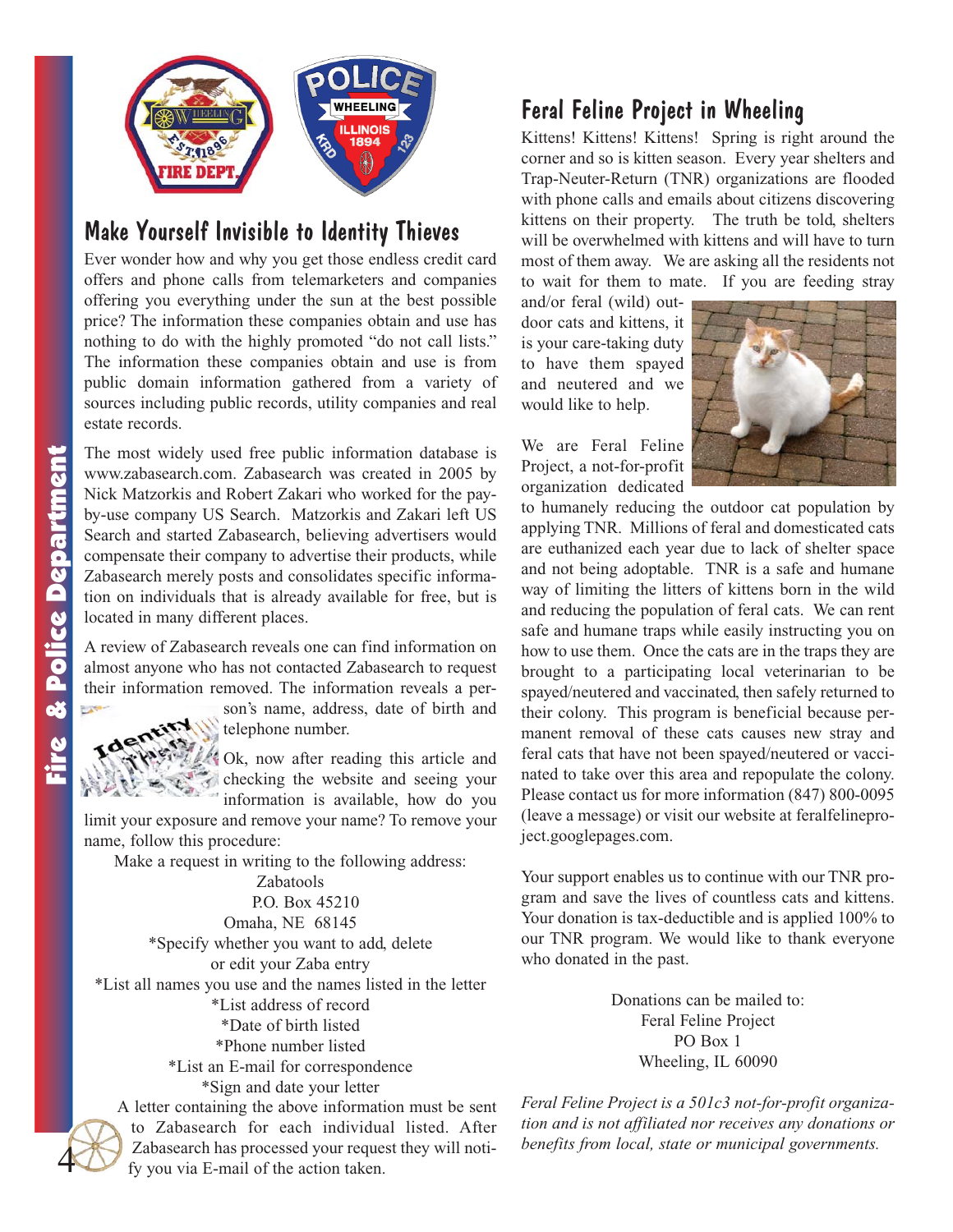5

# Health Corner

…brought to you by the Wheeling Board of Health

# Blood Drive and Bone Marrow Registration

Every year more than 30,000 people are diagnosed with life-threatening blood diseases such as leukemia, lymphoma and inherited diseases. Many can be cured with a marrow or blood stem cell transplant but they need matching donors. You could be the one a patient needs. You'll never know unless you join the National Bone Marrow Donor Program Registry. If you would like a pamphlet regarding information on the bone marrow registration program, please call 847-229-4768 to request one be mailed to you. Blood donors of all types are needed. If all eligible people would donate, there would never be a blood shortage.

# Public Works Department Receives Award

Through the American Public Works Association (APWA) Suburban Branch, the Village of Wheeling was awarded Project of the Year, Emergency Construction/Repair (less than \$2M) for its Cornell Avenue Dam Rehabilitation Project. The award was presented on Tuesday, January 22, 2008 in Addison, Illinois and accepted by Jon Sfondilis, Assistant Village Manager; Anthony Stavros, Director of Public Works; Timothy Merrihew, Capital Projects & Design Division Manager and Steve Morris, Utility Superintendent. The Village's award winning project, along with other APWA branch winners in the same category, has been submitted to compete at the APWA Chicago Metro Chapter level. Winners from the Chicago Metro Chapter level will then compete at the National level. Congratulations Village of Wheeling and good luck at the Chicago Metro Chapter competition!

The Public Works Department, Capital Projects and Design Division, has been working with the Village Attorney and an engineering consultant in the final design and permitting for Phase I of the Buffalo Creek Streambank Stabilization Project. This project has been slated to begin construction this Spring with a projected completion of Phase I in the Fall.

# Think Spring and Start Planning Your Rain Garden

A rain garden is a shallow depression planted with perennials and located to intercept rain water flowing from downspouts and drainage-ways (see pictures below). Many types of perennials can be used, but native plants usually work the best because they are adapted to the local environment. Rain gardens can be virtually any size and shape. They protect downstream properties from flooding and erosion by reducing peak storm water runoff rates and volumes. In addition rain gardens absorb pollutants, sustain wildlife and beautify neighborhoods.

The Village of Wheeling and the Wheeling Board of Health will be hosting a Blood Drive and Bone Marrow Registration on March 12, 2008 at the Fire Station on Dundee Road adjacent to the Village Hall. The drive will run from 1:30pm until 7pm. **THERE WILL BE NO CHARGE TO REGISTER FOR THE BONE MARROW DONOR PROGRAM.**

We request you make an appointment if possible. Appointments start at 2pm. To schedule an appointment, please call Health Officer Beverly Slaby at (847) 229- 4768. You can also e-mail your information to bslaby@wheelingil.gov. If someone is unable to commit to a specific time, walk-ins are always welcomed.



# Annual Hydrant Flushing

The Village of Wheeling's Utility Division will be flushing fire hydrants throughout the Village during the months of April and May.

Hydrant flushing is scheduled to begin on April 27th, weather permitting, between the hours of 6am and 3pm and will continue through May 15th until all the portions of the water distribution system have been completed. Flushing is an important preventative maintenance process and is undertaken to remove particulate matter and corrosion from the system. Residents may notice a slightly lower pressure and discoloration of their water throughout the duration of the program; however, the water will be completely safe to drink. Residents are advised to check the color of the water before beginning laundry to prevent any staining. Signs will be posted throughout the Village while hydrant flushing is underway.

Should any resident have concerns regarding the flushing program, they may contact the Department of Public Works at 847-229-4600, or Steve Morris, Utility Superintendent at 847-229-4809, weekdays between 7am to 3pm.

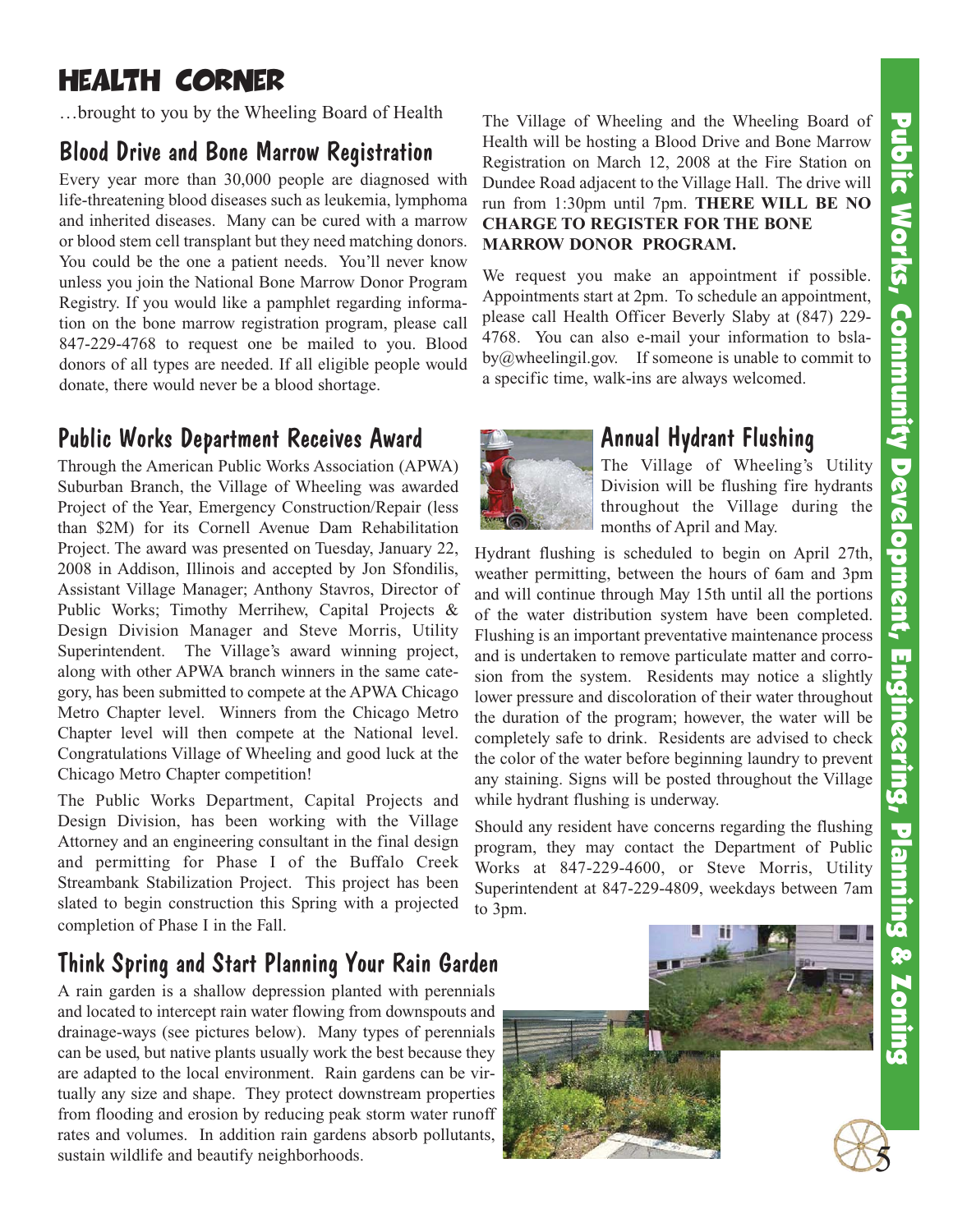

199 N. First St. \* 847-459-2670 Pavilion Senior Center is Wheeling's activity center for active adults age 55+. Access a complete listing of all our programs/activities on the village's website in Our Community/Senior Services.

#### AARP Tax Assistance Continues Through April 9th AARP will be at the Pavilion on

Wednesdays for assistance with tax fil-U.S. Individual Inc ing through April 9th. Trained volun-

teers will assist Seniors with low to moderate income, not exceeding \$60,000 annually. Please call (847) 459- 2670 to schedule an appointment.

## Telephone Reassurance

The Pavilion offers a telephone reassurance program for those 55+. Staff and volunteers call in the morning to check on you. If they do not reach you, they follow up to make sure everything is all right. If you know of someone who might be in need of this beneficial service please let them know. This service is free. For more information please contact Jan Christiansen at 847-459-2670.

# Snow Removal for Village Seniors

As a public service the NJROTC (Naval Junior Reserve Officers Training Corps) in conjunction with the Pavilion Senior Center will be offering snow shoveling for Seniors within the Village of Wheeling. This service is for low income seniors that are unable to do snow removal themselves. If your annual income is less than \$35,000, you are 55 years or better and you are not able to shovel your driveway yourself please contact the Pavilion at (847) 459-2670. Space is limited. The cadets will shovel within 24 hours after a 2" or more snow fall. There is no fee for this service.

Pavilion Senior Center in cooperation with Harper College and the Wheeling Park District are pleased to present these programs. Please register at the Park District or the Pavilion.

> **The Orphan Train** Tuesday March 3, 2008 1:00-2:30pm

Fee: \$5

Join Becky Higgins for a compelling look at this little known historical event.



Learn about the different types of tea. Take home a bag of loose leaf tea.





# Harper College

# WHEELING PARK DISTRICT PROGRAMS FOR ALL SENIORS

Register at the Pavilion or the Park District

#### CASINO TRIP

Motor coach transportation to New Buffalo, Michigan; buffet, casino entry and five dollar coin rebate. Code 5900, Thursday, 3/27, 9:30 AM, Fee \$35

#### CHICAGOLAND FLOWER & GARDEN SHOW WITH LUNCHEON

Rosemont show featuring gardens, exhibitors, workshops and educational sessions. Code 6029, Thursday, 3/13, 9:30 AM-3PM, Fee \$55

#### WHITE FENCE FARM LUNCH AND SHOW

Chicken luncheon and showing of "A Star is Born." Code 6030, Thursday 4/17, 11 AM-4 PM, Fee \$60



6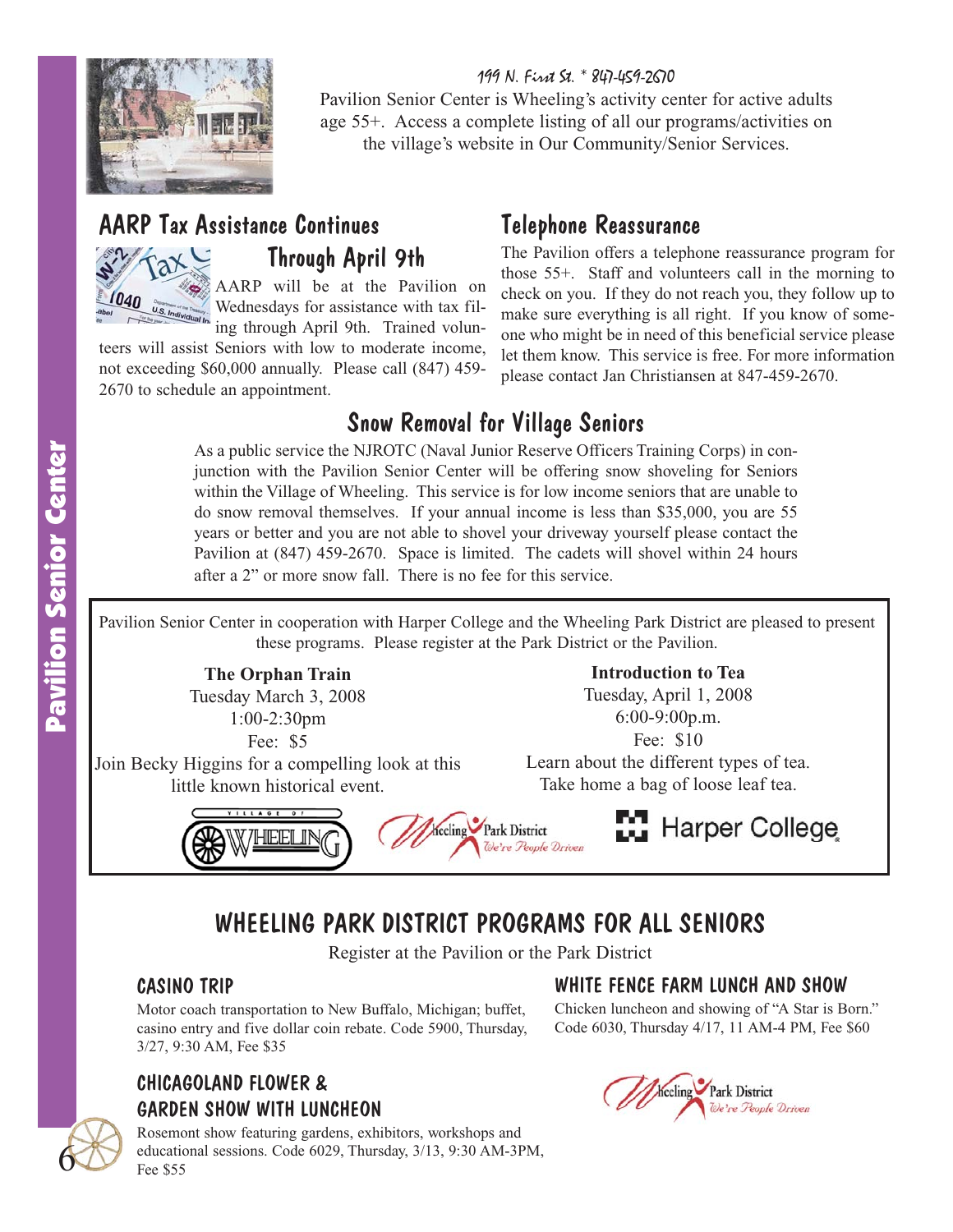# News You Can Use News You Can Use

# Yard Waste Collections

Waste Management, Inc. will begin collecting yard waste on April 1, 2008. Yard waste will be collected on regular scheduled collection days. Collections (except Christmas trees) are not provided to condominiums and townhome units.

Yard waste must be placed in biodegrad-

able Kraft paper bags or in a container clearly marked with a red "X" around the body of the container.

Bags and/or containers cannot be larger than 33 gallons

and over 45 pounds in weight. There is no limit to the number of paper bags or containers.

Bundled brush is also collected. Brush must be bundled and tied with biodegradable twine, or string, that is no longer than 4 feet in length, 2 feet in diameter and weighing no greater than 45 pounds, with no individual

branch being greater than 3 feet in diameter. There is no limit to the number of bundled brush.

#### Village Extends Office Hours

As an added convenience for residents and contractors, the Community Development Department and Finance Department office support staff has extended office hours Monday through Friday to 7am until 5pm. Please note that the Community Development Department has now moved to the Public Works building at 233 W Hintz Road.



This is your opportunity to communicate with Wheeling elected officials and administrators. Your advice, suggestions, questions and opinions are appreciated and will receive a response if desired. Please complete this form, detach and return to:

> Village Manager Village of Wheeling 255 W. Dundee Road Wheeling, IL 60090

| Name:    |  |
|----------|--|
| Address: |  |
| Phone:   |  |
| E-Mail:  |  |

# Regularly Scheduled Meetings

#### ATTEND PUBLIC **MEETINGS**

Residents are invited to attend public meetings of Village Boards and Commissions. Most meet in the Village Hall Councilroom unless otherwise noted here.

Village Board - 2nd & 4th Mondays of the month, 7:30 p.m.

Village Board Workshop-3rd Monday of the month

Plan Commission - 2nd & 4th Thursdays of the month, 7 p.m.

Board of Health - 4th Tuesday, every other month, 7 p.m.

Human Rights Commission - 1st Tuesday of every fourth month, 7:15 p.m., south half of Village Hall lunchroom. Jan. 2, May 1, Sept. 4

\_\_\_\_\_\_\_\_\_\_\_\_\_\_\_\_\_\_\_\_\_\_\_\_\_\_\_\_\_\_\_\_\_\_\_\_\_\_\_\_\_\_\_\_\_\_\_\_

\_\_\_\_\_\_\_\_\_\_\_\_\_\_\_\_\_\_\_\_\_\_\_\_\_\_\_\_\_\_\_\_\_\_\_\_\_\_\_\_\_\_\_\_\_\_\_\_\_\_\_\_\_\_\_\_\_ \_\_\_\_\_\_\_\_\_\_\_\_\_\_\_\_\_\_\_\_\_\_\_\_\_\_\_\_\_\_\_\_\_\_\_\_\_\_\_\_\_\_\_\_\_\_\_\_\_\_\_\_\_\_\_\_\_ \_\_\_\_\_\_\_\_\_\_\_\_\_\_\_\_\_\_\_\_\_\_\_\_\_\_\_\_\_\_\_\_\_\_\_\_\_\_\_\_\_\_\_\_\_\_\_\_\_\_\_\_\_\_\_\_\_ \_\_\_\_\_\_\_\_\_\_\_\_\_\_\_\_\_\_\_\_\_\_\_\_\_\_\_\_\_\_\_\_\_\_\_\_\_\_\_\_\_\_\_\_\_\_\_\_\_\_\_\_\_\_\_\_\_ \_\_\_\_\_\_\_\_\_\_\_\_\_\_\_\_\_\_\_\_\_\_\_\_\_\_\_\_\_\_\_\_\_\_\_\_\_\_\_\_\_\_\_\_\_\_\_\_\_\_\_\_\_\_\_\_\_ \_\_\_\_\_\_\_\_\_\_\_\_\_\_\_\_\_\_\_\_\_\_\_\_\_\_\_\_\_\_\_\_\_\_\_\_\_\_\_\_\_\_\_\_\_\_\_\_\_\_\_\_\_\_\_\_\_ \_\_\_\_\_\_\_\_\_\_\_\_\_\_\_\_\_\_\_\_\_\_\_\_\_\_\_\_\_\_\_\_\_\_\_\_\_\_\_\_\_\_\_\_\_\_\_\_\_\_\_\_\_\_\_\_\_ \_\_\_\_\_\_\_\_\_\_\_\_\_\_\_\_\_\_\_\_\_\_\_\_\_\_\_\_\_\_\_\_\_\_\_\_\_\_\_\_\_\_\_\_\_\_\_\_\_\_\_\_\_\_\_\_\_ \_\_\_\_\_\_\_\_\_\_\_\_\_\_\_\_\_\_\_\_\_\_\_\_\_\_\_\_\_\_\_\_\_\_\_\_\_\_\_\_\_\_\_\_\_\_\_\_\_\_\_\_\_\_\_\_\_

> Senior Citizens Commission - 3rd Monday of the month, 10 a.m., south half of Village Hall lunchroom

> Fire and Police Commission - 3rd Wednesday of the Month, 2 p.m., Fire Department Training Room

Chicago Executive Airport-3rd Wednesday each month, 6:30 p.m., Airport Offices, 1020 S. Plant Road.

#### Chicago Executive Airport PACE **Committee**

Last Thursday of each month 7pm, Airport Offices 1020 S. Plant Rd

#### Beat Meetings -

East Meeting will be the 2nd Wednesday of each month. West Meeting will be the 4th Wednesday of each month.